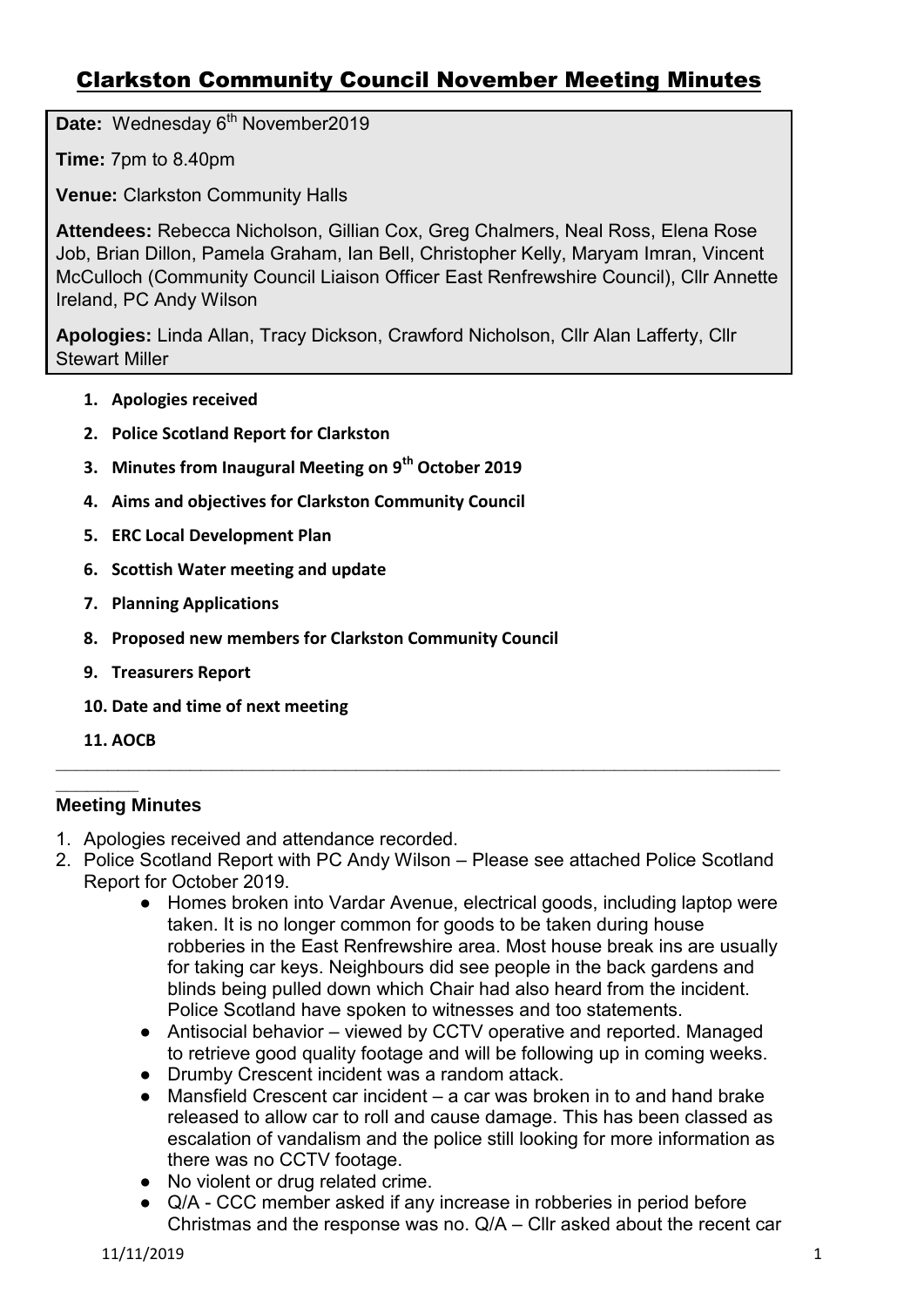drive in raid on Scotmid, response was this will be included in next report. Q/A – Chair asked if there is anything CCC can do to support the work of local police and the response was to keep police informed of anything in the local area.

- One current issue in Clarkston has been organised beggars coming to Clarkston and sitting outside businesses on Busby Road. They are seen to be dropped off in expensive cars and Police advise they have been found to have significant amounts of money in wallets and receipts for high priced goods. This is a professional begging scheme and needs to be nipped in the bud so that they leave the area, it should be reported via 101.
- 3. CCC 09/10/2019 Meeting Minutes. Chair thanked secretary for minutes timely completion and layout. Asked for any further comment and feedback with no response. Summary feedback on actions – email has been setup as [clarkstoncommunitygroup@gmail.com;](mailto:clarkstoncommunitygroup@gmail.com) treasurer has setup bank account, Scottish Water meeting was attended. Minutes were approved.
- 4. Aims and objectives
	- Communication from CCC and Engagement with local community -Chair advised she is keen that we engage with all areas of the local Community to establish the areas that they wish the CC to focus on. General agreement and discussion on how to achieve this both on and offline.
	- Discussed development of a questionnaire to aid this, needs work to ensure it provides us with all the information in a way that is easy to collate. RN and PG will work on this.
	- A Very Merry Clarkston Xmas event is on the 16<sup>th</sup> November 2019 by the Clarkston BID. General CCC Flyers could also be developed to create awareness and be given out at the event. Chair will ask Andy Dunlop at Clarkston Bid about CCC attending and distributing flyers at the event and possible numbers. For printing VM suggests Command printing business in Clydebank, it was suggested we try and use a local Clarkston printer. Chair will look into designing flyer and printing quotes. The flyer will contain general information about CCC, who we are and how to contact us.
	- Also look at suggestions for local issues on short term basis like the Litter picking and long term like ideas for the old health centre. Would be helpful to look at status of the old health centre and other Clarkston buildings of interest. AI will assist with potential viewing of old health centre for BD.
	- The secretary has conducted a previous mapping exercise in Clarkston and can share with CCC to see what information was gathered and a strategy to engage Clarkston community. General agreement that it's critical to have a community engagement strategy that engages people in different ways like face to face questionnaires, online surveys, focus groups and adding to existing community events with local stakeholders. Also working existing community groups and a realistic timeline.
	- Also require to develop own contacts with Council. For example, current town centre project with the parklets which is has a 18 month operation period. How can CCC follow up on what is happening with the parklets? VM and AI can support us to make contact or signpost us to the appropriate contact if known and when needed.
	- Role of community groups in Clarkston, can we ask them to work with us and consult with the community on our behalf. Explore if local community groups can promote CCC.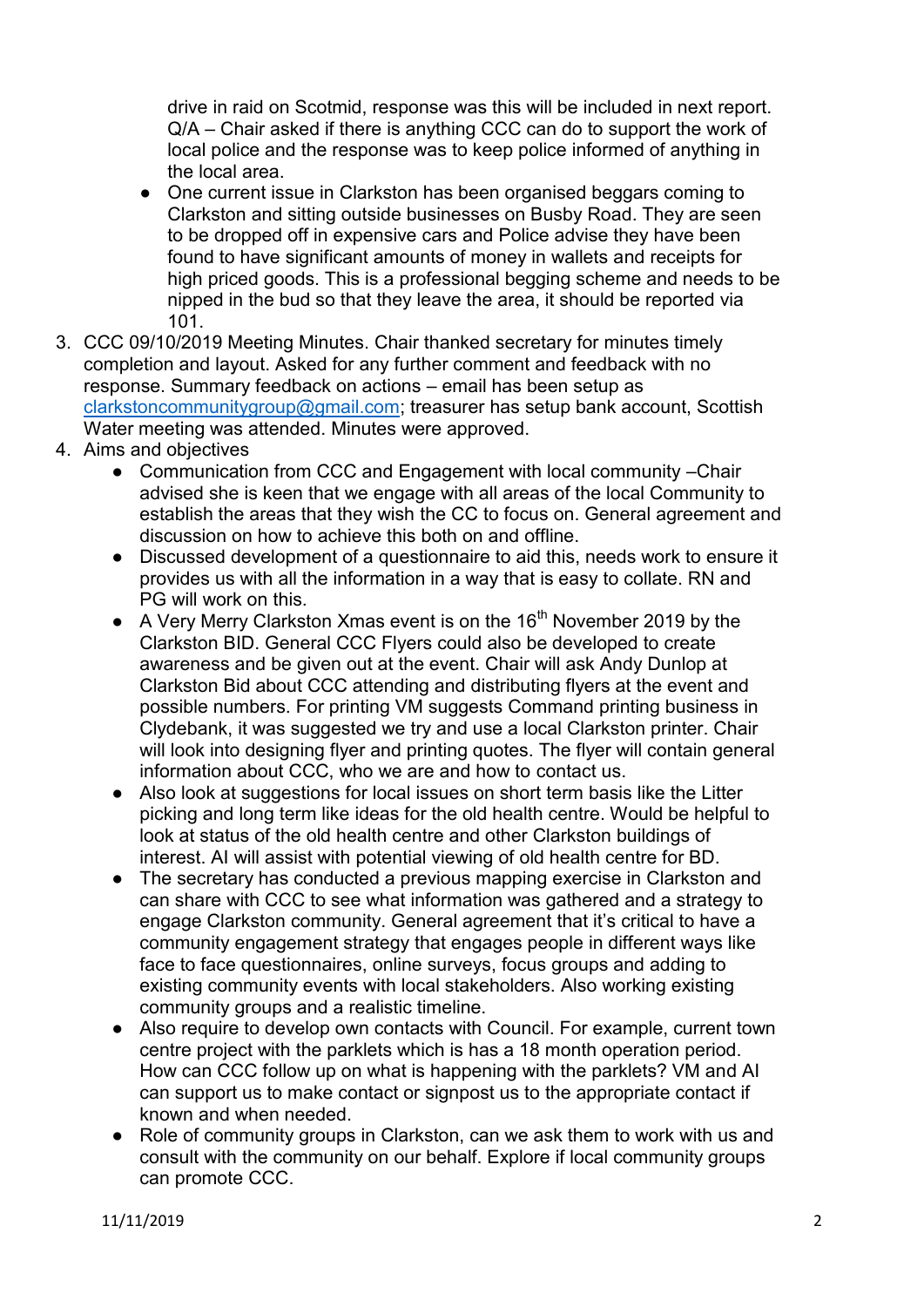- There needs to be a mapping of all stakeholders and the work they do to engage local people. For example, the work of Voluntary Action East Renfrewshire who have facilitated many conversation cafes and drop ins. Need to develop a stakeholder list which includes child care provision, schools, churches, public services.
- Social media communication, look to give information on CCC work rather than source views and opinions on main pages or groups. Vice Chair has set up private Facebook group and will look into use of group or page. Moderation will also be a skill required for managing social media as well as developing group rules. Secretary suggests looking at a Facebook page as the group name will be the main identity of the communication as a opposed to a Facebook group where we would have to use our personal profiles to communicate. Vice Chair will look into all options and choose appropriate Facebook method to communicate for CCC.
- Craigton Community Council is a good model of practice for CCC to research.
- Clarkston car park has some repair work being carried out which has been confirmed by the Clarkston Bid manager Andy Dunlop. AI confirmed the work is to help make the car park watertight.
- VM suggested funding for community council noticeboards as another way to communicate. Treasurer informed how previous CCC had a notice board at the side of a business on Busby Road until public bins were placed in front of it. The bins have been removed but the space was part of a private business, VM suggests to use public buildings and spaces to display the notice boards. CCC member GC will query ideas and costs of community notice boards such as revolving noticeboards. Grants are also available for purchase noticeboards.
- CCC member suggested it was also important for CCC to have own framework and priorities. Is the role of CCC to lead and follow public opinion. Perhaps CCC should develop own strategic statement and need to have a purpose. Possible to have 4-5 headline issues and vision from CCC members priorities.
- Young people engagement It has been suggested to contact local Pupil Councils at schools and also make contact with the East Renfrewshire Youth Forum which also hosts the local Member of the Youth Parliament (MYP).
- Previous consultations, research or community engagement work with Clarkston. VM and AI suggested the previous Place Standards survey for Clarkston. Would be useful to map all previous work done that involves consulting Clarkston.
- Can ERC promote CCC on Facebook and social media? VM confirms it would cost ERC to do this.
- ER community magazine could be another route to promote CCC. Secretary has existing contact and will pass on to Chair who will write a piece for the magazine.
- Important to understand that CCC can consult but we may not receive 100% participation of all local people in the Clarkston community, for example a school fundraising association consulted parents online and only received a small proportion of the parent's responses. The result reflected this participation but was still valid as the association did ask all parents to participate. VM also stated not everyone fully engaged with the Place Standard Survey but the results were still valid to inform decisions.
- 11/11/2019 3 5. ERC Local Development Plan – AI updated the meeting on the LDP 2 plans with the focus being on existing housing, nothing new proposed for the Clarkston area and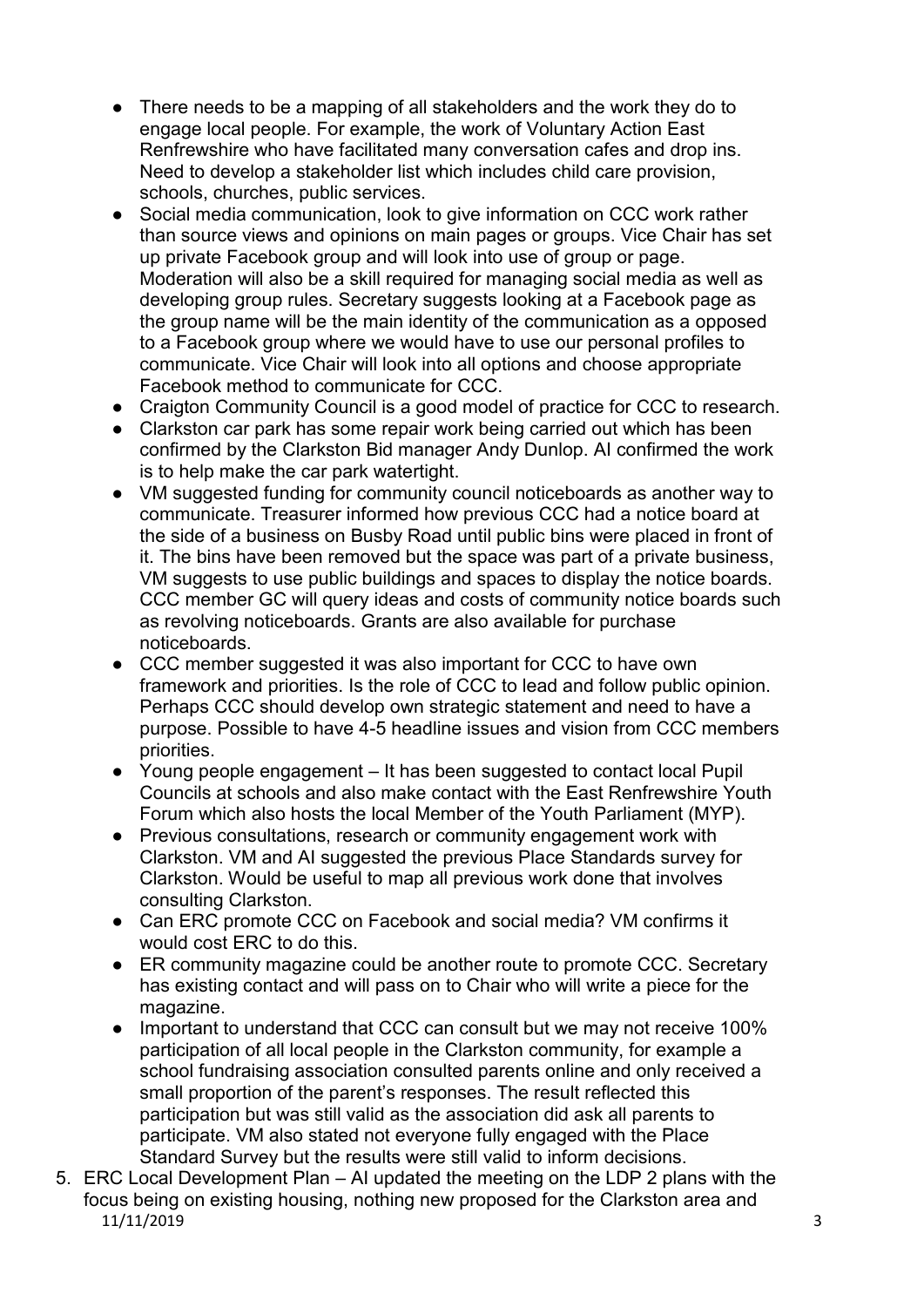more of a focus on green space in this plan. There has not been much change from the previous plan. The secretary also explained about how the plan is developed regularly every 4 years to support future developments, sustainable and economic growth and regeneration. The secretary scanned the documents and made the following the notes which mention Clarkston in the LDP 2:

- Development of Overlee Pavilion and Family Centre at Overlee Park p82 of LDP2
- Nursery Extension at Carolside Primary School p83 of LDP2
- Housing site at Drumby Crescent Playing fields. It was confirmed the land has been purchased by developers but future plans for the site have not been formerly been developed. P101, schedule 15 of LDP2.
- Town centre proposal and development of a strategy and action plan for Clarkston - p117 of LDP 2

● ERC will continue to support the BID work for Clarkston Town – p118 pf LDP2 It was noted the deadline for making responses to the LDP 2 is  $13<sup>th</sup>$  December 2019 if CCC would like to make a representation. It was noted there is asset budget of around £ 937,000 for town centres in ERC. Chairperson will make contact with Andy Caroll to find out more Clarkston Town Centre development. Cllr Ireland will send the CCC information about ERC leadership structure so we are aware of the current structure.

6. Scottish Water Meeting Update – Secretary gave meeting overview of Scottish Water works with Cllr Ireland. Please see attached Scottish Water Meeting Note and Scottish Water Information leaflet for information on discussion. It was suggested due to knowledge and experience of the works, Greg Chalmers can work on feedback to SW for community payback for Overlee Park in Clarkston. The information flyer is too large to be attached via email but can be accessed online via the following link :

[https://docs.google.com/viewerng/viewer?url=www.scottishwater.co.uk/-](https://docs.google.com/viewerng/viewer?url=www.scottishwater.co.uk/-/media/ScottishWater/Document-Hub/In-Your-Area/Investments/Scotwood-East-Kilbride/Scotwood---Posters-1-8-_23-Oct-2019-_401705_Final-version.pdf) [/media/ScottishWater/Document-Hub/In-Your-Area/Investments/Scotwood-East-](https://docs.google.com/viewerng/viewer?url=www.scottishwater.co.uk/-/media/ScottishWater/Document-Hub/In-Your-Area/Investments/Scotwood-East-Kilbride/Scotwood---Posters-1-8-_23-Oct-2019-_401705_Final-version.pdf)[Kilbride/Scotwood---Posters-1-8-\\_23-Oct-2019-\\_401705\\_Final-version.pdf](https://docs.google.com/viewerng/viewer?url=www.scottishwater.co.uk/-/media/ScottishWater/Document-Hub/In-Your-Area/Investments/Scotwood-East-Kilbride/Scotwood---Posters-1-8-_23-Oct-2019-_401705_Final-version.pdf) 

- 7. ERC Planning applications ERC have emailed weekly planning applications which the Chair and Secretary check. So far, the applications are only focusing on developments on residential properties in Clarkston. There has been no commercial or service proposals. It was asked if CCC members would like to receive every weekly list of planning application or would be happy for Chair and secretary to scan through and share when something of interest for the Clarkston community. CCC members agreed they only wish to receive information when there is a proposed development of interest at a community level.
- 8. Proposed New Members for Clarkston Community Council Ongoing action as VM has contacted the new members who queries and passed on to the CCC email. Nomination forms have been sent out for completion and requested to be sent back in. No response so far - will email again. If new members send in the forms then CCC will have to propose and second the members at a CCC meeting.
- 9. Treasurers Report Bank account has been setup at the Bank of Scotland. A Treasurers account has been setup and ERC has transferred £1697.48 in the account. The treasurer is the main signatory and still looking for more signatories on the account. It was suggested it would be the office bearers but would be easier if it was members who already bank with Bank of Scotland. Therefore, Vice Chair, Greg Chalmers and Julie Flaherty will be added as signatories. VM states 2-3 signatories

11/11/2019 4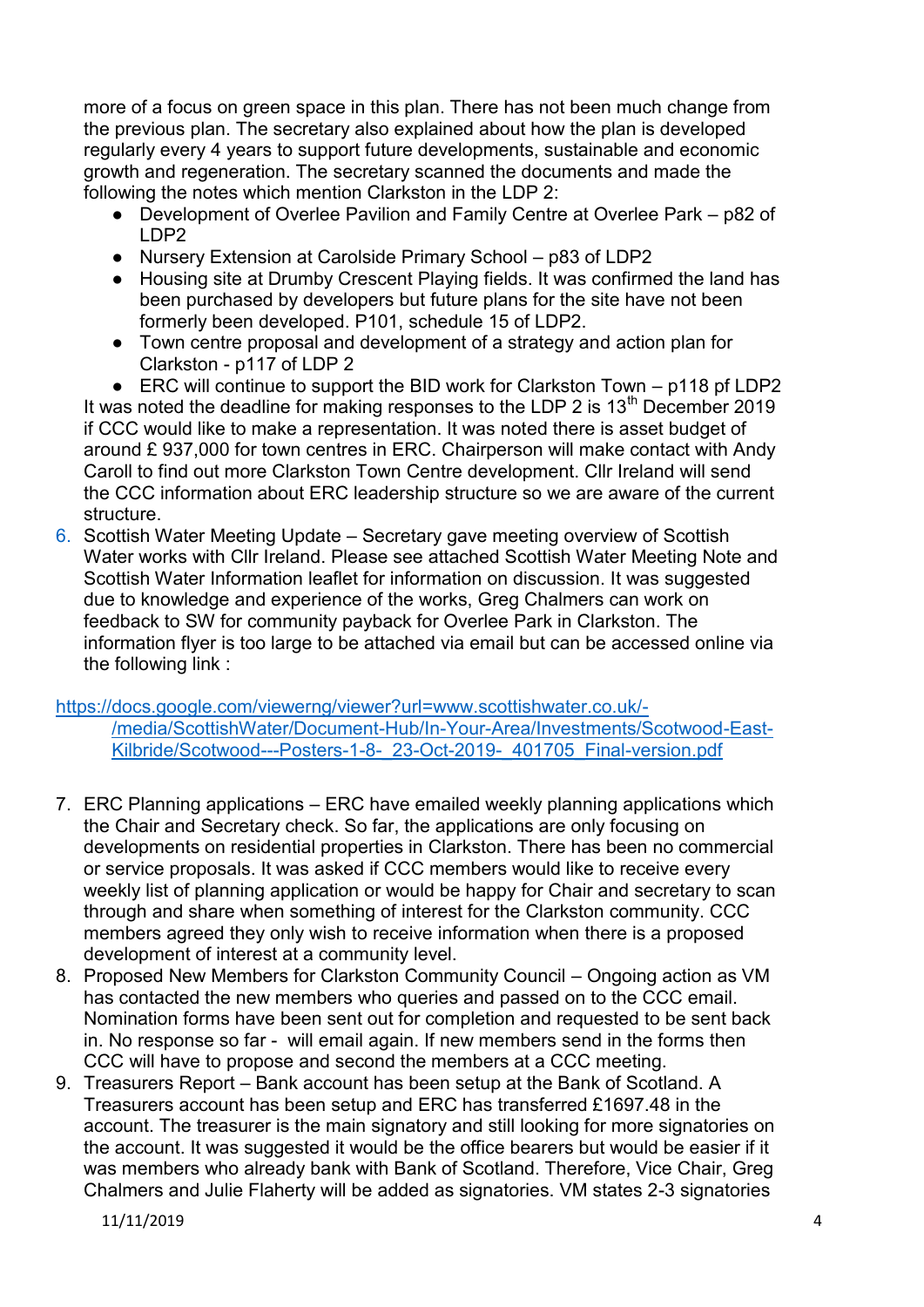are required as per the ERC Scheme of establishment of community councils and the account needs to be a society account. Treasurer explained the treasurers account has been advised as the suitable account for this purpose. Treasurer requests if secretary can email 3 members contact emails for communication to be added as signatories.

- 10. Date and time of next meeting It was suggested to hold a December meeting to ensure progression continues and requested if we could rotate between Tuesdays and Wednesdays for meetings. Tuesday 3<sup>rd</sup> December at 7pm will be the next CCC meeting.
- 11. AOCB
	- East Renfrewshire Transport Study was received out and read out covering email about the study and shared the accompanying studies for Clarkston and East Renfrewshire with consultation questions.
	- VM suggested CCC organise petty cash for refreshment, printing, postage costs.
	- Secretary informs CCC members that a lot of information is being sent since setup of email. Therefore, requests if members would like each email sent as sent in or as weekly digest of all information sent in. Members agree they still prefer individual emails forwarded as sent in.

#### **Actions**

- ☑ **Chair will draft general CCC information flyer and look for print before A Very Merry Clarkson Christmas event on 16th November by Clarkston BID.**
- ☑ **Chair will contact Andy Dunlop at Clarkston BID regarding I Love Christmas event.**
- ☑ **Secretary to send draft minutes to members.**
- ☑ **Vice-Chair to setup social media for CCC on Facebook, will explore if group or page is suitable for CCC.**
- ☑ **Gillian Cox to research notice board/information boards ideas and costings for CCC.**
- ☑ **Chair and Pamela Graham to work on CCC questionnaire to engage community.**
- ☑ **Secretary will send previous community engagement information for Clarkston community discussions to Chair.**
- ☑ **Cllr Ireland will send CCC information about current management in ERC.**
- ☑ **Chair will contact ERC Andy () regarding any further work for Clarkston Town centre.**
- ☑ **Secretary to pass on Community Magazine contact information to Chair who will write a piece about CCC and submit to magazine.**
- ☑ **Greg Chalmers will liaise with Scottish Water on future feedback.**
- ☑ **Secretary to send Treasurer emails for members to be added as bank account signatories.**
- ☑ **Treasurer will liaise with 3 x CCC members to be added as signatories on bank account.**
- ☑ **Forward East Renfrewshire Transport Study email to all members.**
- ☑ **Secretary and VM to book Clarkston Halls for December meeting.**

Meeting Finished.

### **Next Meeting – Tuesday 3rd December at 7pm at Clarkston Community Hall**

11/11/2019 5